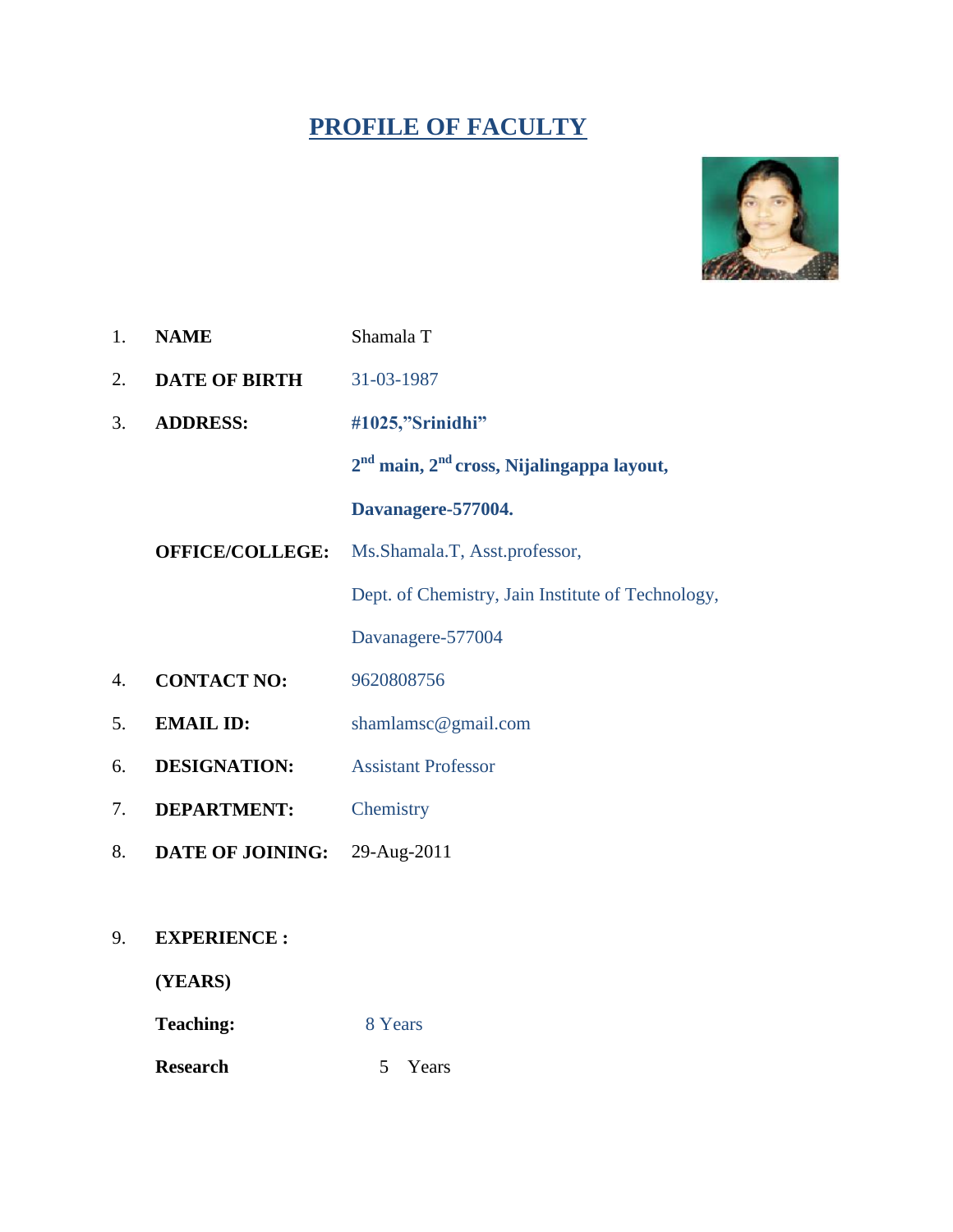## **9. QUALIFICATIONS:**

| <b>Qualification</b>         | <b>University</b>    | <b>Specialization</b>      | <b>Year of</b> | <b>Class</b> |
|------------------------------|----------------------|----------------------------|----------------|--------------|
|                              |                      |                            | passing        |              |
| <b>M.Sc</b>                  | Kuvempu              | Organic chemistry          | 2010           | first        |
| Ph.D.<br><b>Visvesvaraya</b> |                      | <b>Medicinal chemistry</b> | pursuing       |              |
|                              | <b>Technological</b> |                            |                |              |
|                              | <b>University</b>    |                            |                |              |

#### **10. EXPERIENCE: (reverse chronological order)**

| <b>Positions</b>      | <b>Institution/Industry</b>   | <b>Period</b> | <b>Nature of Job</b> | <b>No</b> of Years |
|-----------------------|-------------------------------|---------------|----------------------|--------------------|
| <b>Asst.professor</b> | Jain Institute of             |               |                      | till today         |
|                       | Technology, Davanagere        | 2014-18       | Teaching             |                    |
| <b>Lecturer</b>       | Jain Institute of             |               |                      | 0 <sub>3</sub>     |
|                       | Technology , Davanagere       | $2011 - 14$   | Teaching             |                    |
| <b>Lecturer</b>       | <b>East-Point College of</b>  |               |                      |                    |
|                       | <b>Engineering &amp;</b>      | 2011          | <b>Teaching</b>      | 0.6                |
|                       | <b>Technology, Bangalore.</b> |               |                      |                    |

#### **11. FACULTY DEVELOPMENT PROGRAMMES/ TRAINING/**

## **WORKSHOP/SUMMER/ WINTER SCHOOLS ATTENDED (reverse chronological**

**order)**

| $SI$ No | Name of training/workshop                                                                         | <b>Year/Duration</b>                        | <b>Organizers</b>                                                         |
|---------|---------------------------------------------------------------------------------------------------|---------------------------------------------|---------------------------------------------------------------------------|
|         | <b>Attended Faculty development</b><br>programme on English Communication<br>Skill Programme.     | $2015 - 16$                                 | <b>JIT Davangere</b>                                                      |
|         | One-day National Conference on<br>"Advanced Instrumental Methods of<br>Chemical Analysis (AIMCA). | 14 <sup>th</sup> February 2015              | A.V.Kamalamma<br><b>College for Women,</b><br>Davangere.                  |
|         | workshop on Research methodology and<br>Latex                                                     | $8^{\text{th}}$ -10 <sup>th</sup> july 2014 | <b>Visvesvaraya</b><br><b>Technological</b><br><b>University Belgaum,</b> |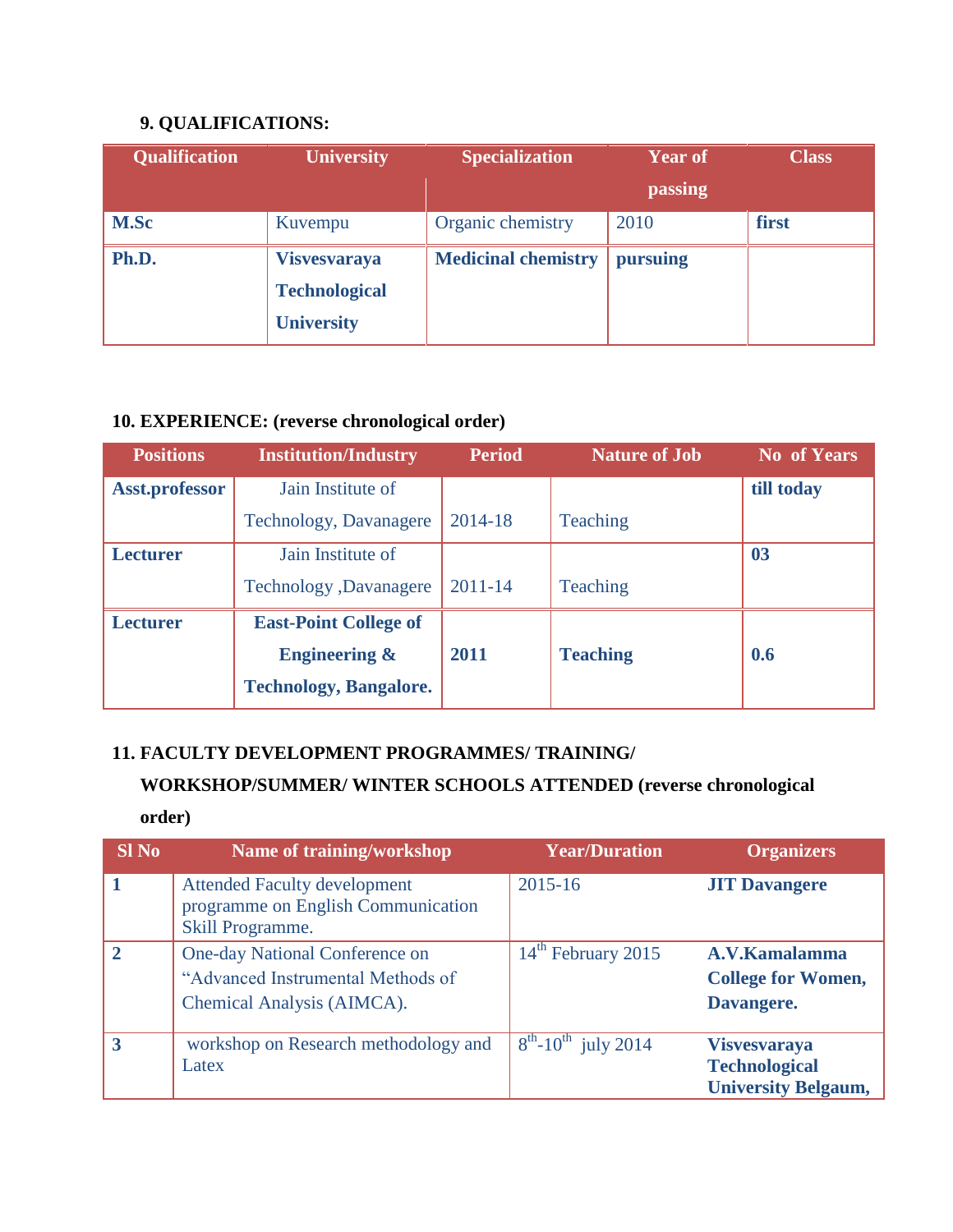| $\overline{4}$ . | one day National level symposium on<br>"Chemexcel-2013"                                                                          | $22nd$ march, 2013                | <b>Bapuji Institute of</b><br><b>Engineering and</b><br><b>Technology,</b><br><b>Davangere</b> |
|------------------|----------------------------------------------------------------------------------------------------------------------------------|-----------------------------------|------------------------------------------------------------------------------------------------|
| 5.               | Two days National seminar on "Recent"<br>trends in traditional drug research and<br>validation",                                 | $5th$ and $6th$ November,<br>2012 | <b>Srinivas College of</b><br>Pharmacy,<br><b>Mangalore</b>                                    |
| 6.               | <b>UGC-SAP</b> Sponsored<br>day<br>a two<br><b>National Conference on "Recent trends</b><br>in chemical and biological sciences" | $30th$ and $31st$<br>march, 2010. | <b>Department of</b><br><b>Chemistry,</b><br><b>Kuvempu</b><br>University,<br>Shankaraghatta.  |

## **12. CONFERENCE /SEMINARS/PROFESSIONAL SOCIETY ACTIVITIES/EVENTS**

## **ATTENDED (reverse chronological order)**

| <b>SI</b> | <b>Title/topic</b>                                                                                                                                                                                                                                                  | Year &                                               | <b>Funded by</b> | organizers                                                                                                                            |
|-----------|---------------------------------------------------------------------------------------------------------------------------------------------------------------------------------------------------------------------------------------------------------------------|------------------------------------------------------|------------------|---------------------------------------------------------------------------------------------------------------------------------------|
| No.       |                                                                                                                                                                                                                                                                     | <b>Duration</b>                                      |                  |                                                                                                                                       |
| 1.        | Participated in one day national<br>conference on "Recent Trends"<br>And Future Applications of<br><b>Chemical Sciences(RTFACS-</b><br>$2016$ "                                                                                                                     | $5th$ Nov 2016                                       |                  | <b>Department of Studies</b><br>and Research in<br><b>Chemistry,</b><br>Shivagangothri,<br><b>Davangere University,</b><br>Davangere. |
| 2.        | Presented a paper on "A review"<br>on Pharmaceutical Activities of<br><b>Ethanolic Extract of Stem bark</b><br>of Bauhinia purpurea $(L)$ " in<br>two days International<br>conference on Recent trends in<br>Engineering, Technology and<br>Science (ICRETS-2016). | $12^{\text{th}}$ and $13^{\text{th}}$<br>August 2016 |                  | <b>STJ</b> Institute of<br><b>Technology, Ranebennur,</b>                                                                             |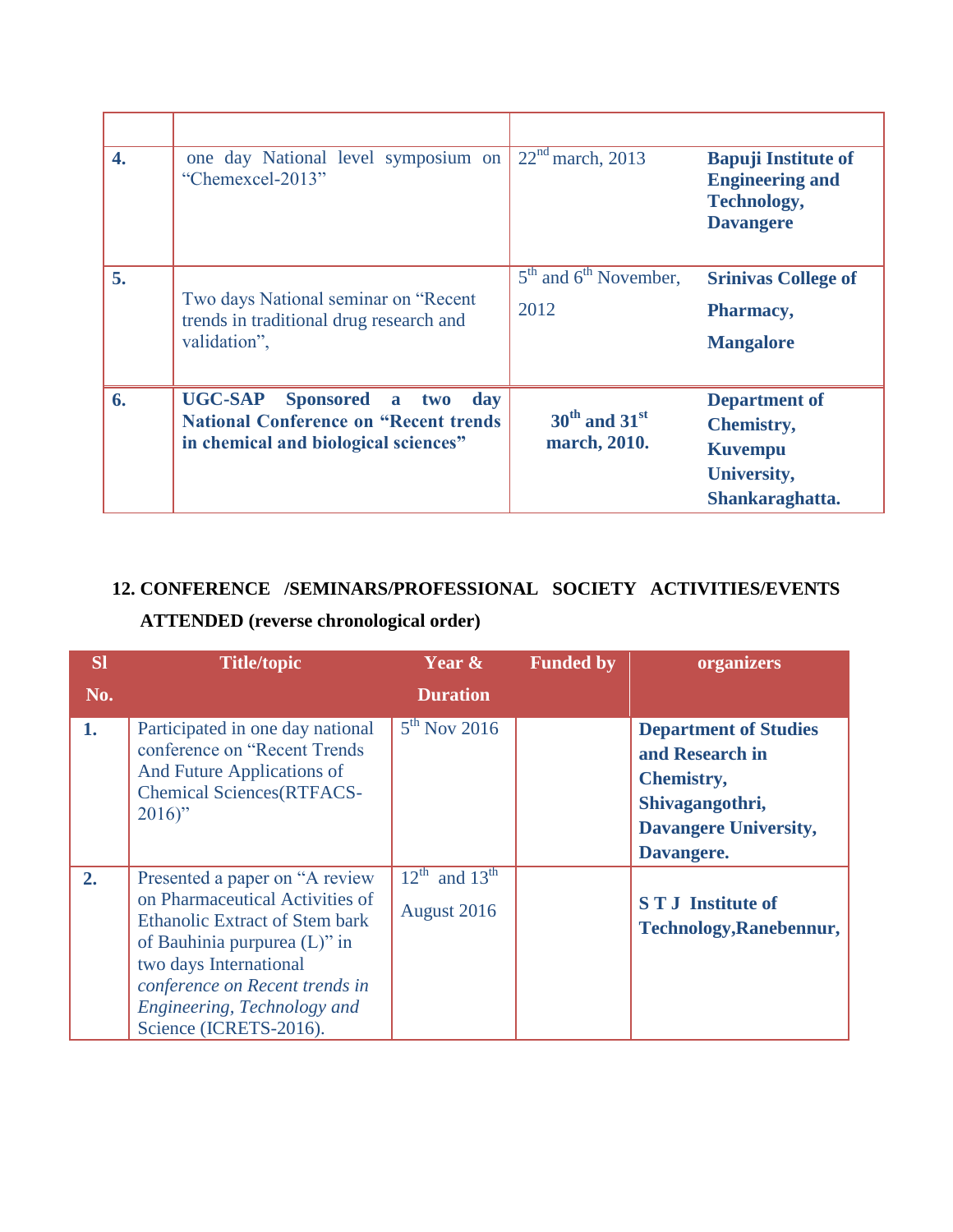| 3.               | Presented a paper on "Extraction"<br>and Phytochemical screening for<br>secondary metabolites in stem<br>bark and leaves of Bauhinia<br>purpurea $(L)$ plant". in the<br>Second International conference<br>on Recent Advances in Science<br>and Engineering.(ICRASE-<br>$2015$ ). | $9th$ and $10th$<br>May, 2015          |                                                                                                                  | <b>ICRASE, Bangalore</b>                                           |
|------------------|------------------------------------------------------------------------------------------------------------------------------------------------------------------------------------------------------------------------------------------------------------------------------------|----------------------------------------|------------------------------------------------------------------------------------------------------------------|--------------------------------------------------------------------|
| $\overline{4}$ . | <b>Paper on "Study and</b><br><b>Implementation of three basic</b><br>organic reactions", presented<br>in two days National level<br><b>Conference on Emerging</b><br>trends in chemical research.                                                                                 | $7th$ and $8th$<br>September,<br>2012. | <b>Andra</b><br><b>Pradesh</b><br><b>State</b><br><b>Council of</b><br><b>Science &amp;</b><br><b>Technology</b> | <b>GITAM University,</b><br>Vishakhapatnam,<br><b>Andrapradesh</b> |

#### **13. PAPERS PUBLISHED:**

| <b>SI</b> No | <b>Type of publication</b>       | <b>No. of publications</b> |
|--------------|----------------------------------|----------------------------|
|              | <b>International Journal</b>     | 04                         |
|              | National Journal                 |                            |
|              | <b>International Conferences</b> | 02                         |
|              | <b>National Conferences</b>      |                            |

## **14. DETAILS OF PAPER PUBLISHED (along with DOI and publication/citation details)**

## **(reverse chronological order)**

| Sl. | <b>Title of paper/Report</b>      | <b>Author</b> (s) | Name & volume of Journal & Year         |
|-----|-----------------------------------|-------------------|-----------------------------------------|
| No. |                                   |                   |                                         |
| 1.  | <b>Study on Muscle relaxing</b>   | Shamala.T,        | <b>IOSR Journal of Pharmacy and</b>     |
|     | Potential of Ethanolic Extract of | Shanmukhappa.S,   | <b>Biological Sciences (IOSR-JPBS),</b> |
|     | Stem Bark of Bauhinia purpurea    | A.M.Krupanidhi,   | Vol 12, Issue 5, Ver.III (Sep-          |
|     | (L) Plant in Albino mice.         | B.E.Basavarajappa | Oct.2017), pp 01-04                     |
|     |                                   |                   | (DOI:10.9790/3008-1205030104)           |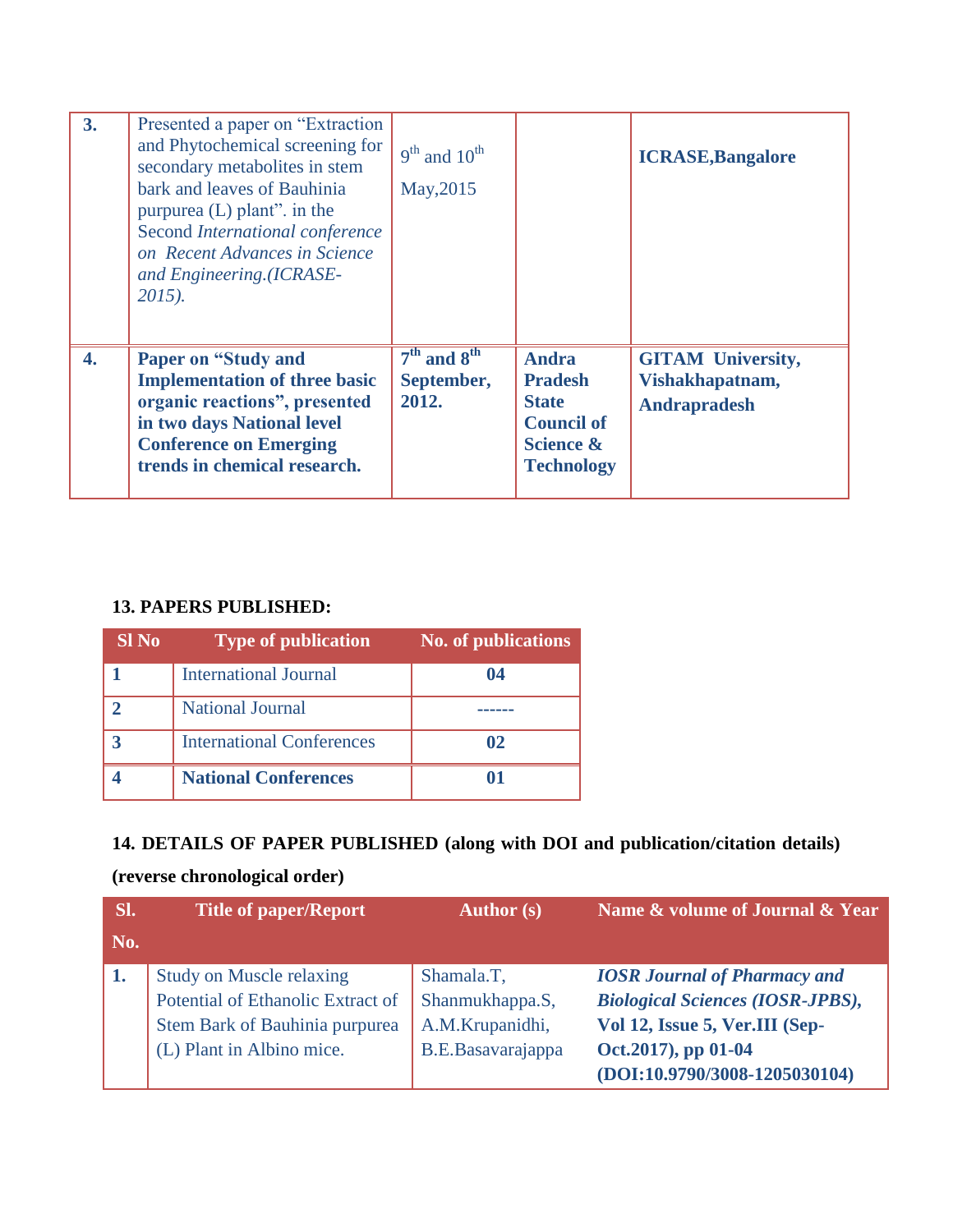| 2.               | Antiepileptic Activities of            | Shamala.T,                | <b>International Journal OF Emerging</b>    |
|------------------|----------------------------------------|---------------------------|---------------------------------------------|
|                  | <b>Ethanolic Extract of Stem Bark</b>  |                           |                                             |
|                  |                                        | A.M.Krupanidhi,           | <b>Research in Management &amp;</b>         |
|                  | of Bauhinia purpurea.                  | Shanmukhappa.S,           | Technology, Vol 6, Issue 5, May             |
|                  |                                        | B.E.Basavarajappa         | 2017, pp 499-503.                           |
|                  |                                        | Akshara.                  |                                             |
|                  | Antimicrobial Activity of              | Shamala.T,                | <b>Journal of Pharmacy &amp; Biological</b> |
| 3.               | Bauhinia purpurea (L) by               | A.M.Krupanidhi,           | sciences (IOSR-JPBS), Vol 12,               |
|                  | Minimum Inhibitory                     | Shanmukhappa.S,           | Issue 1, Ver.II (Jan-Feb 2017), PP          |
|                  | Concentration (MIC) method             | B.E.Basavarajappa,        | No. 69-71.                                  |
|                  |                                        | Jayamma kulkarni          | $(DOI:10.9790/3008-1201026971)$             |
| $\overline{4}$ . | <b>Investigation on Antioxidant</b>    | Shamala.T,                | <b>International Journal of</b>             |
|                  | <b>Activity of Bioactive Molecules</b> | Krupanidhi A.M            | <b>Engineering Research and</b>             |
|                  | of Bauhinia purpurea (L) Bark.         | Kalleshappa C.M           | Development, Volume 11, Issue 11,           |
|                  |                                        |                           | November 2015.                              |
| 5.               | <b>Extraction and Phytochemical</b>    | Shamala.T,                |                                             |
|                  | screening for secondary                | Shanmukhappa.S            | <b>International Journal of Recent</b>      |
|                  | metabolites in stem bark and           | <b>B.E.Basavarajappa,</b> | <b>Advances in Science Engineering,</b>     |
|                  | leaves of Bauhinia purpurea            | Krupanidhi.A.M            | <b>Volume 1, Issue 5, July 2015.</b>        |
|                  |                                        |                           |                                             |
|                  | $(L)$ plant.                           |                           |                                             |

#### **15. SUBJECTS TAUGHT:** Engineering Chemistry,

**Engineering Chemistry lab** 

Environmental Science

#### **16. BRIEF ON ACTIVITIES FOR INSTITUTIONAL DEVELOPMENT**

- 1. Procurement of chemicals required for laboratory.
- 2. Procurement and maintenance of chemical equipments/Instruments.
- 3. Selection panel member in the interview held for Jain P.U college in 2012-13 and 2013-14.
- 4. NBA file maintanance, All departmental file maintainance, Dept. of chemistry.
- 5. As a Newsletter Coordinator-2016-2017.